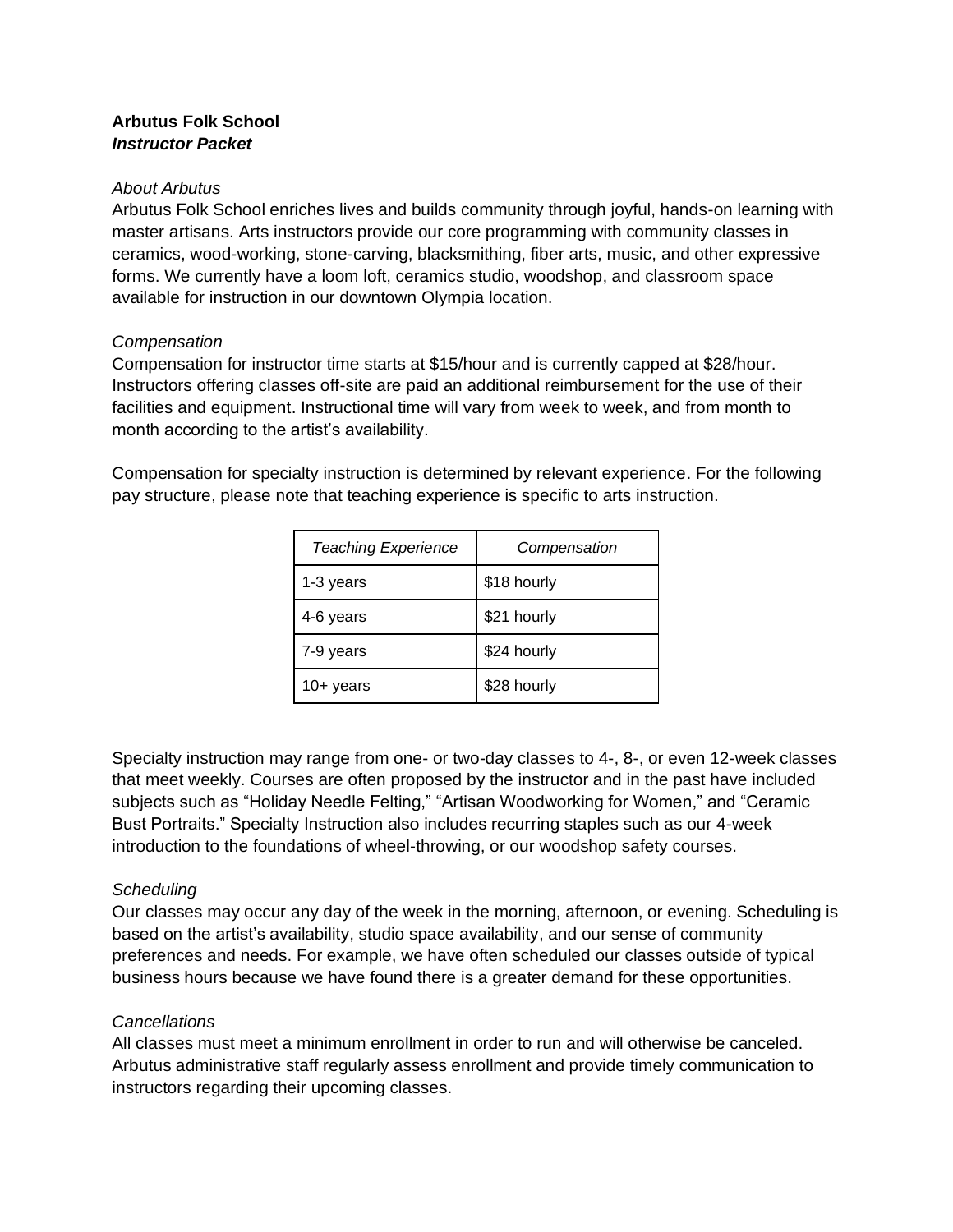#### *Joining the Team*

Arbutus instructors may be hired as *temporary employees* or as *contracted workers.* An instructor may also begin as a contractor and transition to employee later.

"Temporary" employment does not mean that an artist has been hired for a limited duration, but instead indicates that hours will vary from week to week and month to month. The employee may choose to spend as many as 6 weeks not offering classes – such as for a holiday season or travel – and Arbutus, likewise, may need to cut classes ordinarily offered by the instructor in situations such as a pandemic response. Employees receive paid sick, holiday, and vacation time where applicable. Employees are expected to teach on an ongoing basis, whether weekly, monthly, or quarterly, depending on their availability and demand for their classes by Arbutus students.

If an instructor prefers to work under contract as their business rather than as an employee, they must fulfill associated requirements of Washington state law, found [here.](https://app.leg.wa.gov/RCW/default.aspx?cite=51.08.195) Requirements will include 1) complete self-direction, 2) ownership of an arts business with an assigned UBI, 3) filing a business tax return, and 4) maintaining records of your income and expenses.

Teaching as a contractor will also be a good fit for an instructor who will teach on-site at Arbutus but is likely to offer only one or a handful of classes, rather than teaching on an ongoing basis.

#### *Requirements*

Employed instructors must report their hours using our online timesheets and will be paid within a month of working. Payday is the 5th and 20th of each month. Employees should take a 30 minute break for every 5 continuous hours of work, when applicable. Employees will work with our bookkeeper to calculate pro-rated sick, holiday, and vacation time for their reported hours where applicable.

Contracted instructors are paid after each course based on the number of hours assigned by contract, and do not report their hours.

Because youth may attend any class offered by Arbutus, all instructors must consent to an employment background check prior to joining our team. Non-violent criminal histories are not relevant to our hiring decision.

## *Facilities Reimbursement*

If teaching in your own facilities as a contractor, you will be paid a reimbursement for the use of your space, equipment, and materials. We will ask you to report the following:

- Rent or mortgage, pro-rated for number of class days
- Utilities, pro-rated for number of class days
- Equipment and maintenance fee per student

*Arbutus Folk School is an equal opportunity employer and does not discriminate on the basis of race, religion, color, sex, sexual preference, age, national origin, disability, veteran status, or any other classification by law.*